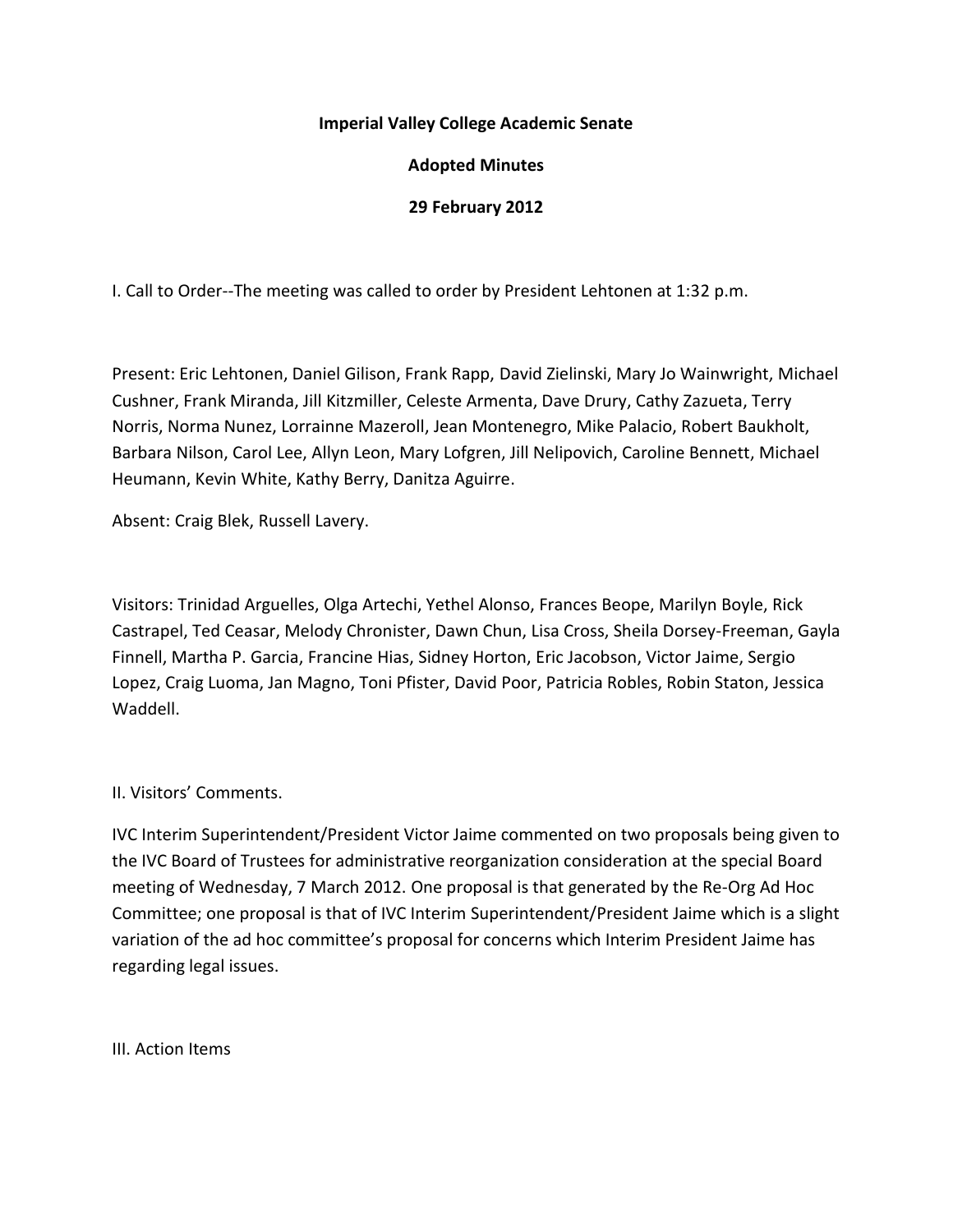M/S/C (Nilson/Nelipovich) to suspend Roberts Rules of Order so that President Lehtonen may speak during discussion of motions.

1. M/S/Carried Unanimously (Heumann/Leon)

WHEREAS, the Academic Senate of Imperial Valley College approved a motion on 7 December 2011 to bring to the Re-Org Ad Hoc Committee an administrative structure of three academic deans for the year 2012-2013; and

WHEREAS, the Academic Senate approved a motion to reserve the right to bring this structure directly to the Board of Trustees contingent upon the results of the Re-Org Ad Hoc Committee; and

WHEREAS, Imperial Valley College Interim Superintendent/President Victor Jaime invited the Academic Senate to appoint three members to a nine member committee representing all campus stakeholders to study the administrative structure. This committee was subsequently named the Re-Org Ad Hoc Committee; and

WHEREAS, the Re-Org Ad Hoc Committee voted to recommend an administrative structure of three academic deans and one director, with an agreement to review the structure at the end of the year 2012-2013; and

WHEREAS, the recommendations of the two bodies, the Academic Senate and the Re-Org Ad Hoc Committee, are substantially similar; and

WHEREAS, Imperial Valley College is in seriously urgent fiscal trouble; and

WHEREAS, both plans would result in substantial savings to the district;

THEREFORE, BE IT RESOLVED that the Academic Senate reconfirms the motion approved on 7 December 2011 to bring this structure directly to the Board of Trustees;

BE IT FURTHER RESOLVED that the Academic Senate approves the recommendations of the Re-Org Ad Hoc Committee.

2. M/S/Carried (Nilson/Zielinski)

WHEREAS, Trustee Norma Galindo was in violation of numerous tenets of BP 2715 Code of Ethics/Standards of Practice at the Imperial Community College District Board of Trustees meeting of 22 February 2012; and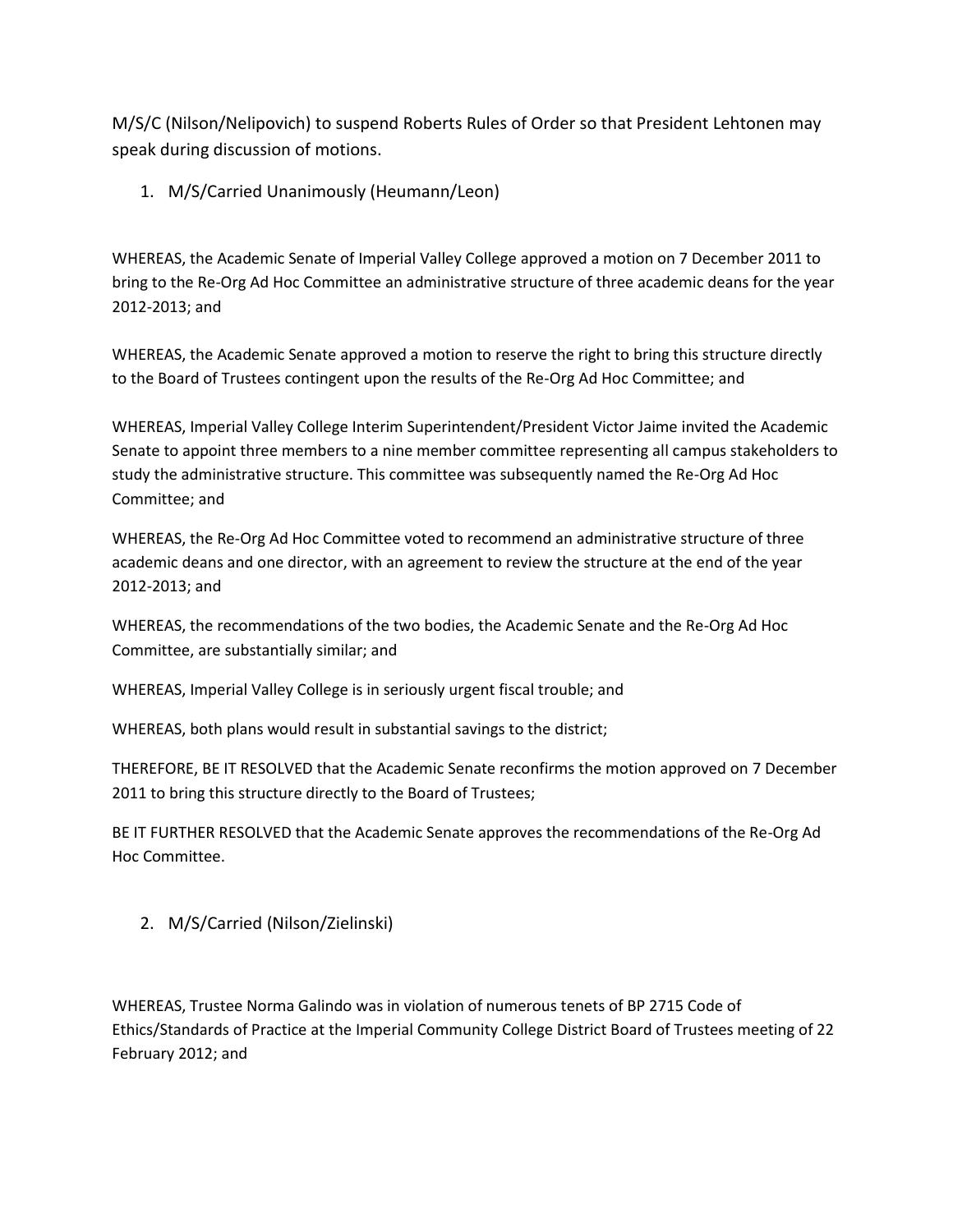WHEREAS, Trustee Norma Galindo was verbally abusive to an Imperial Valley College employee following the meeting; and

WHEREAS, Trustee Norma Galindo made an obscene gesture to said employee following the meeting; and

WHEREAS, Trustee Norma Galindo has made threats via telephone against two Imperial Valley College Senators; and

WHEREAS, the Imperial Valley College Academic Senate considers these behaviors detrimental to the Imperial Valley College Board of Trustees and the Imperial Valley College Community;

THEREFORE, BE IT RESOLVED that the Imperial Valley College Academic Senate recommends to the Imperial Community College District Board of Trustees that Trustee Norma Galindo be formally censured.

Discussion ensued.

Call the Question (Gilison) Carried: 21 Yes, 1 No, 1 Abstention

| Eric Lehtonen          | Yes     |
|------------------------|---------|
| Daniel Gilison         | Yes     |
| Frank Rapp             | Yes     |
| David Zielinski        | Yes     |
| Mary Jo Wainwright     | Yes     |
| Michael Cushner        | Yes     |
| Frank Miranda          | Yes     |
| <b>Jill Kitzmiller</b> | Abstain |
|                        |         |
| Celeste Armenta        | Yes     |
| Dave Drury             | Yes     |
| Cathy Zazueta          | Yes     |
| <b>Terry Norris</b>    | Yes     |
| Norma Nunez            | Yes     |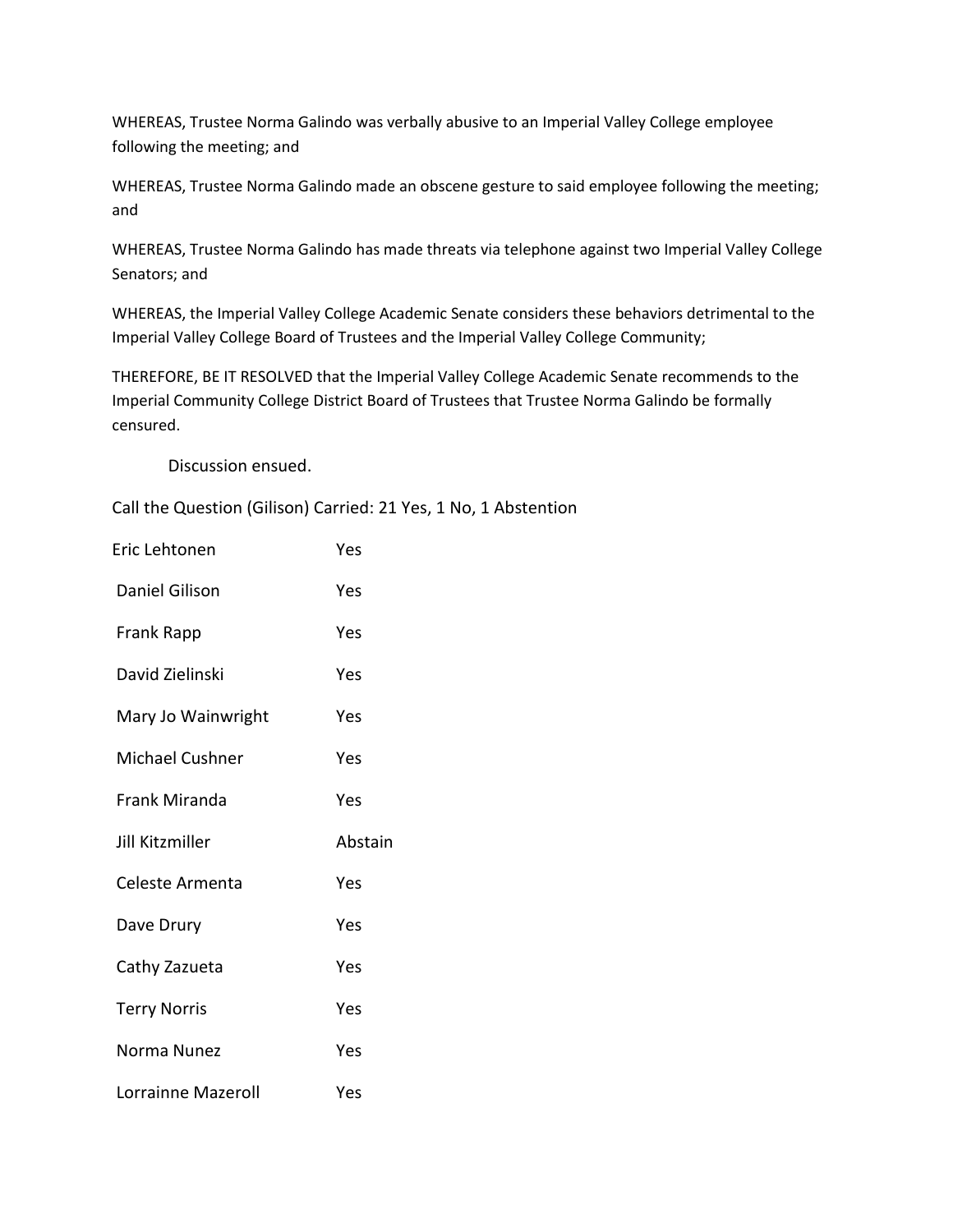| Jean Montenegro  | No  |
|------------------|-----|
| Mike Palacio     | Yes |
| Robert Baukholt  | Yes |
| Barbara Nilson   | Yes |
| Carol Lee        | Yes |
| Allyn Leon       | Yes |
| Mary Lofgren     | Yes |
| Jill Nelipovich  | Yes |
| Caroline Bennett | Yes |
| Michael Heumann  | Yes |

Roll call Vote on Motion Carried: 21 Yes, 1 No, 1 Abstention.

| Eric Lehtonen         | Yes     |
|-----------------------|---------|
| <b>Daniel Gilison</b> | Yes     |
| Frank Rapp            | Yes     |
| David Zielinski       | Yes     |
| Mary Jo Wainwright    | Yes     |
| Michael Cushner       | Yes     |
| Frank Miranda         | Yes     |
| Jill Kitzmiller       | Abstain |
| Celeste Armenta       | Yes     |
| Dave Drury            | Yes     |
| Cathy Zazueta         | Yes     |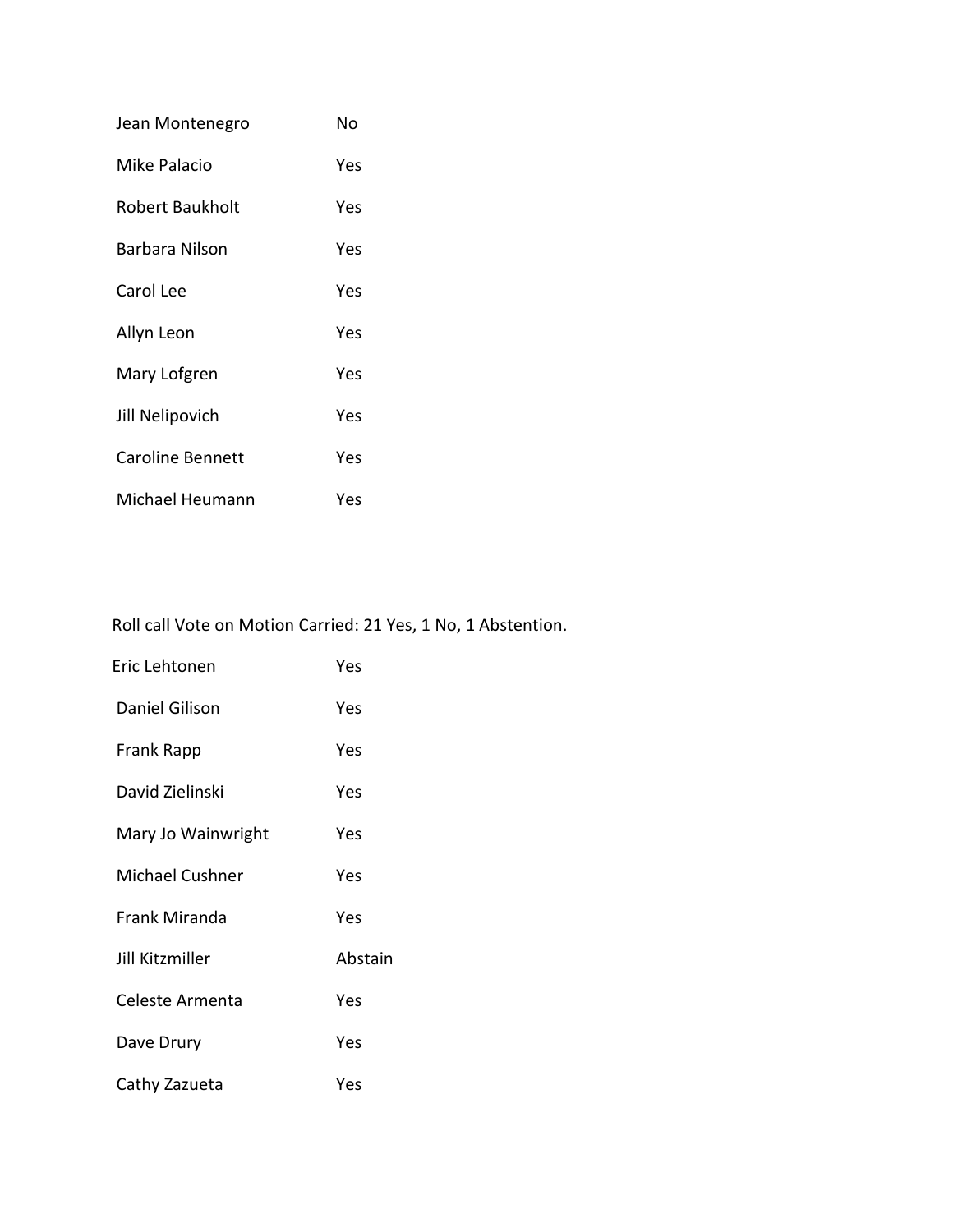| <b>Terry Norris</b>     | Yes |
|-------------------------|-----|
| Norma Nunez             | Yes |
| Lorrainne Mazeroll      | Yes |
| Jean Montenegro         | No  |
| Mike Palacio            | Yes |
| Robert Baukholt         | Yes |
| <b>Barbara Nilson</b>   | Yes |
| Carol Lee               | Yes |
| Allyn Leon              | Yes |
| Mary Lofgren            | Yes |
| Jill Nelipovich         | Yes |
| <b>Caroline Bennett</b> | Yes |
| Michael Heumann         | Yes |

# 3. M/S/Withdrawn (Nilson/Nelipovich)

WHEREAS, it is vital that all participants of an Imperial Community College District Board of Trustees meeting contribute to an environment of civility; and

WHEREAS, Board Policy 2715 Code of Ethics/Standards of Practice states that "The Board maintains high standards of ethical conduct for its members"; and

WHEREAS, in order to best meet the mission of the district and best serve the members of the community, it is vital that each Board member treat all persons with civility and respect when meeting his or her duties and responsibilities as a Board member; and

WHEREAS, accreditation of a California Community College District may be rescinded due to behaviors of Board members, either individually or collectively;